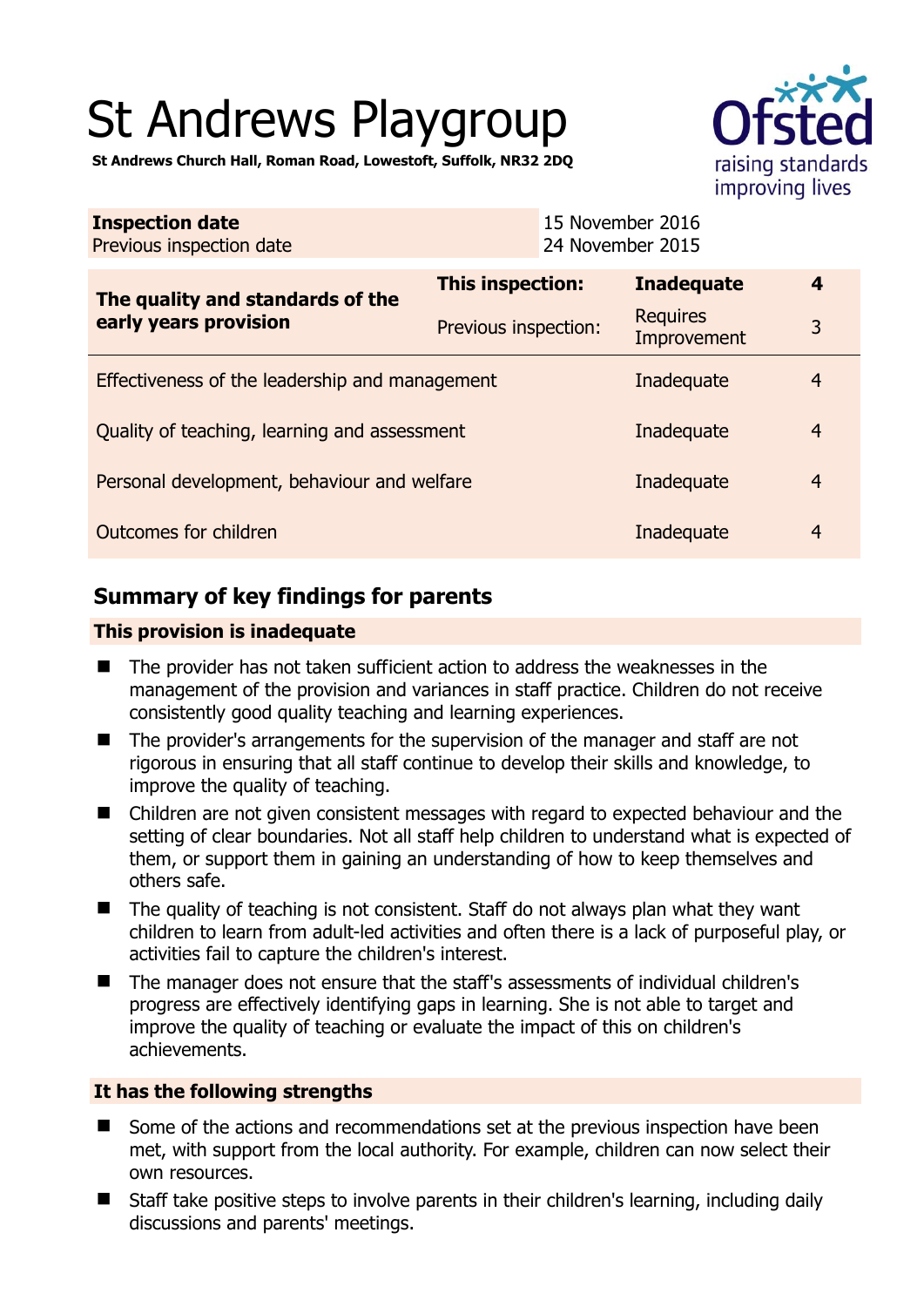# **What the setting needs to do to improve further**

## **To meet the requirements of the early years foundation stage the provider must:**

|                                                                                                                                                                                                       | <b>Due Date</b> |
|-------------------------------------------------------------------------------------------------------------------------------------------------------------------------------------------------------|-----------------|
| implement effective supervision for the manager and all staff to<br>ensure that they receive appropriate support, coaching and<br>training and that underperformance is tackled swiftly               | 02/01/2017      |
| ensure that children's behaviour is managed effectively and<br>consistently, supporting their understanding of the consequences<br>of their actions on their personal safety and the safety of others | 02/01/2017      |
| improve planning to ensure that all children are consistently<br>provided with purposeful play activities and appropriate adult<br>guidance to support their learning and development                 | 02/01/2017      |
| ensure that the assessment of children's progress is effective in<br>identifying gaps in children's learning, in order to target teaching<br>more precisely.                                          | 02/01/2017      |

## **Inspection activities**

- The inspector observed the quality of teaching during activities indoors and outdoors and assessed the impact this has on children's learning.
- The inspector spoke with staff and children at appropriate times throughout the inspection and completed a joint observation with the playgroup manager.
- The inspector held a meeting with the playgroup manager and the committee members. She looked at relevant documentation, such as the playgroup's selfevaluation, records of children's learning and development, a selection of policies and procedures and risk assessments.
- $\blacksquare$  The inspector checked the evidence of the suitability and qualifications of staff working in the setting.
- The inspector spoke to a small number of parents during the inspection and took account of their views.

**Inspector**  Lindsey Cullum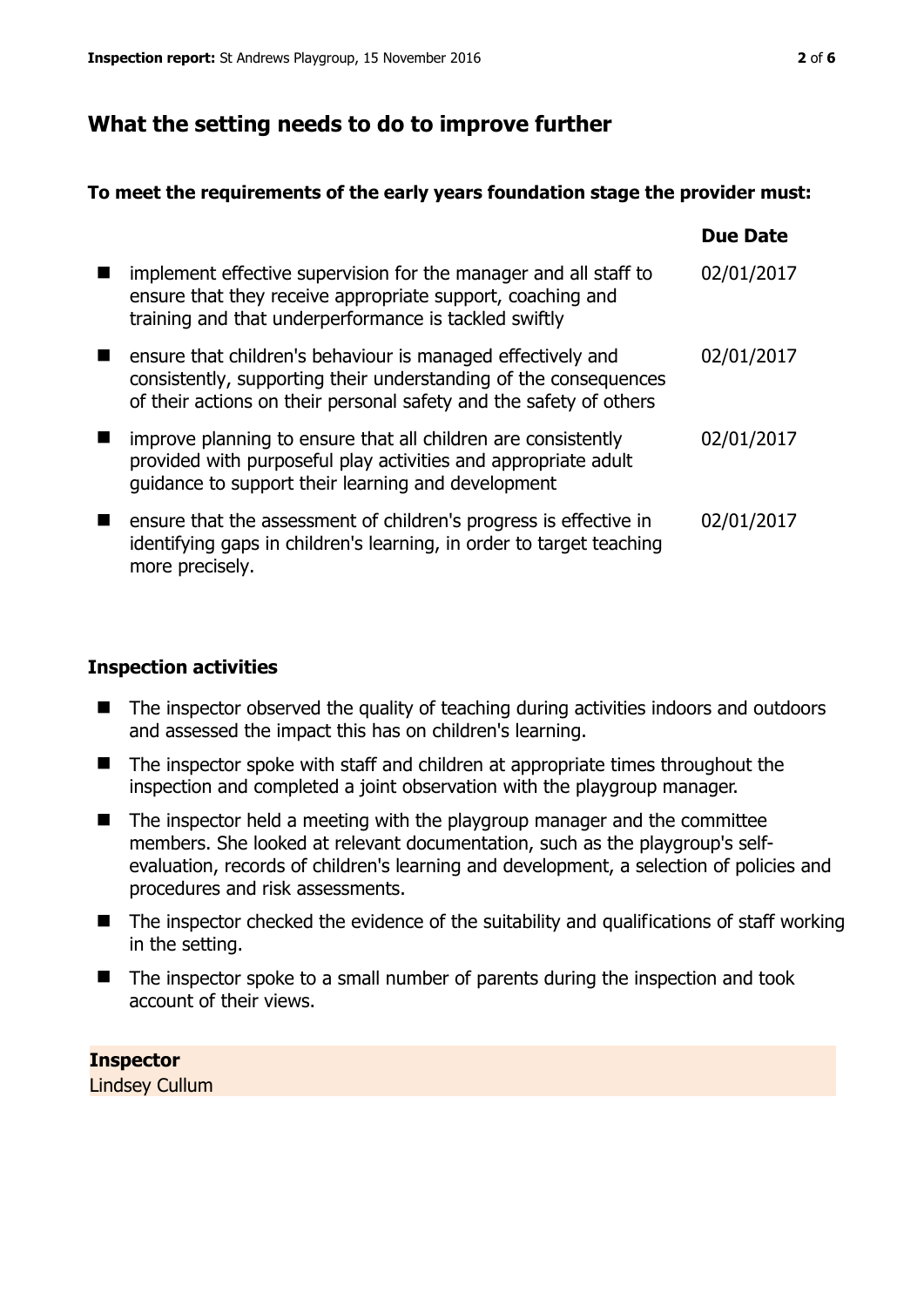# **Inspection findings**

#### **Effectiveness of the leadership and management is inadequate**

There are weaknesses in the overall leadership and management of the playgroup, with regard to tackling underperformance and improving practice. Prior to the inspection, Ofsted received notification from the provider regarding a serious accident involving a child in the playgroup. The notification means that the provider met their legal responsibility. The provider is completing an investigation into the accident. This has identified that there were significant weaknesses at the time of the accident, with regard to staff deployment and staff's understanding of their roles and responsibilities. As part of the ongoing investigation, all necessary agencies have been informed of the accident. Further action is being taken to address the weaknesses in staff practice that were evident at the time of the incident. Staff are beginning to implement some of these changes. On the day of the inspection, they were observed alerting other members of the team when they left the playroom to accompany children to the toilet or outside. This meant that the required adult-to-child ratios were met on the day. The provider is aware of the overall weaknesses in practice and although committee members are working to make further changes, this is not yet effective in addressing concerns swiftly. Monitoring and supervision of staff are variable. Not enough focus is given to developing consistency in the quality of teaching or how children are kept safe. The arrangements for safeguarding are not effective. This is mainly due to the inconsistencies in the way staff manage children's behaviour and fail to help them to understand how to stay safe. In other safeguarding respects, staff demonstrate a sound understanding of child protection procedures and are confident about raising any concerns that they may have about children with the relevant agencies.

#### **Quality of teaching, learning and assessment is inadequate**

The quality of teaching continues to be not consistent. Although new systems are in place for assessing children's progress, staff do not consistently link children's next steps with planning or, identify what they want children to learn from adult-led activities. Not all staff are skilled at identifying and addressing gaps in children's attainment. Children engage in activities that are offered without any particular focus on extending their learning. This often results in them being occupied rather than learning in a purposeful way. The learning environment is well equipped with resources indoors and outside. Children make some choices about what they would like to play with and seek out their favourite dressing-up costume or materials to add to their creative pictures. Staff join in with children's play and engage in conversations that suitably promote children's language and communication skills. They noted children's interest in Halloween, providing a pumpkin for children to explore, using their hands and simple tools.

#### **Personal development, behaviour and welfare are inadequate**

Some staff lack the skills to manage children's behaviour appropriately. For example, on the day of the inspection, children were reminded a few times about not running indoors. However, staff failed to reinforce this or explain to children the consequences of their behaviour on their own and other children's safety. As a result, children continued to run and staff did not address this. Despite this, staff are warm and friendly. They attend to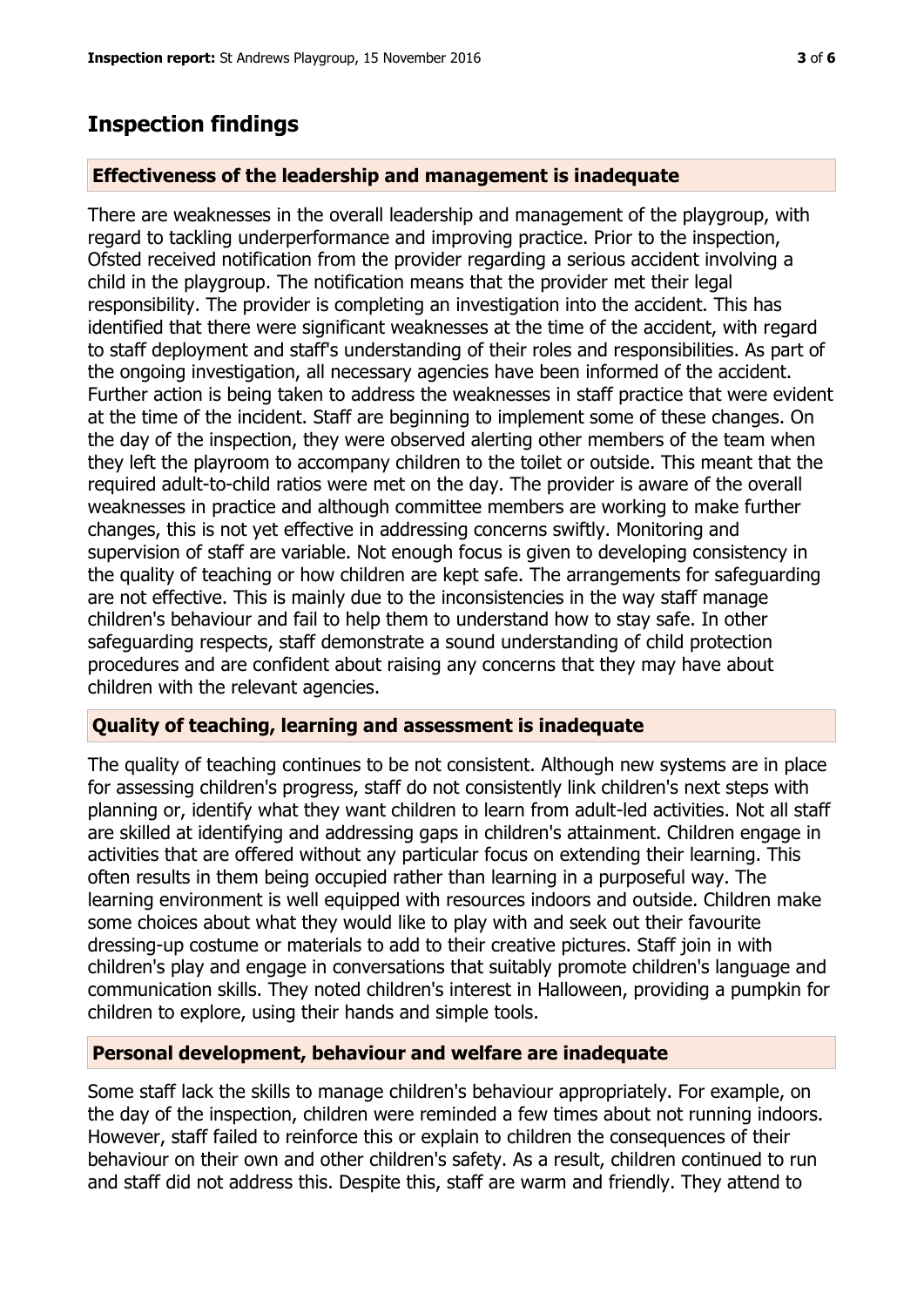children's basic care needs and work very closely with parents to provide for children who have significant dietary restrictions, to ensure that children's well-being is not compromised while in the playgroup. Staff ensure that children benefit from plenty of outside play and daily exercise.

#### **Outcomes for children are inadequate**

Children are not fully supported to make good progress. The quality of teaching is not consistent and does not ensure children are fully prepared for future learning. The progress and attainment of children, including those in receipt of additional funding, are not effectively monitored to ensure that any gaps in learning are swiftly addressed.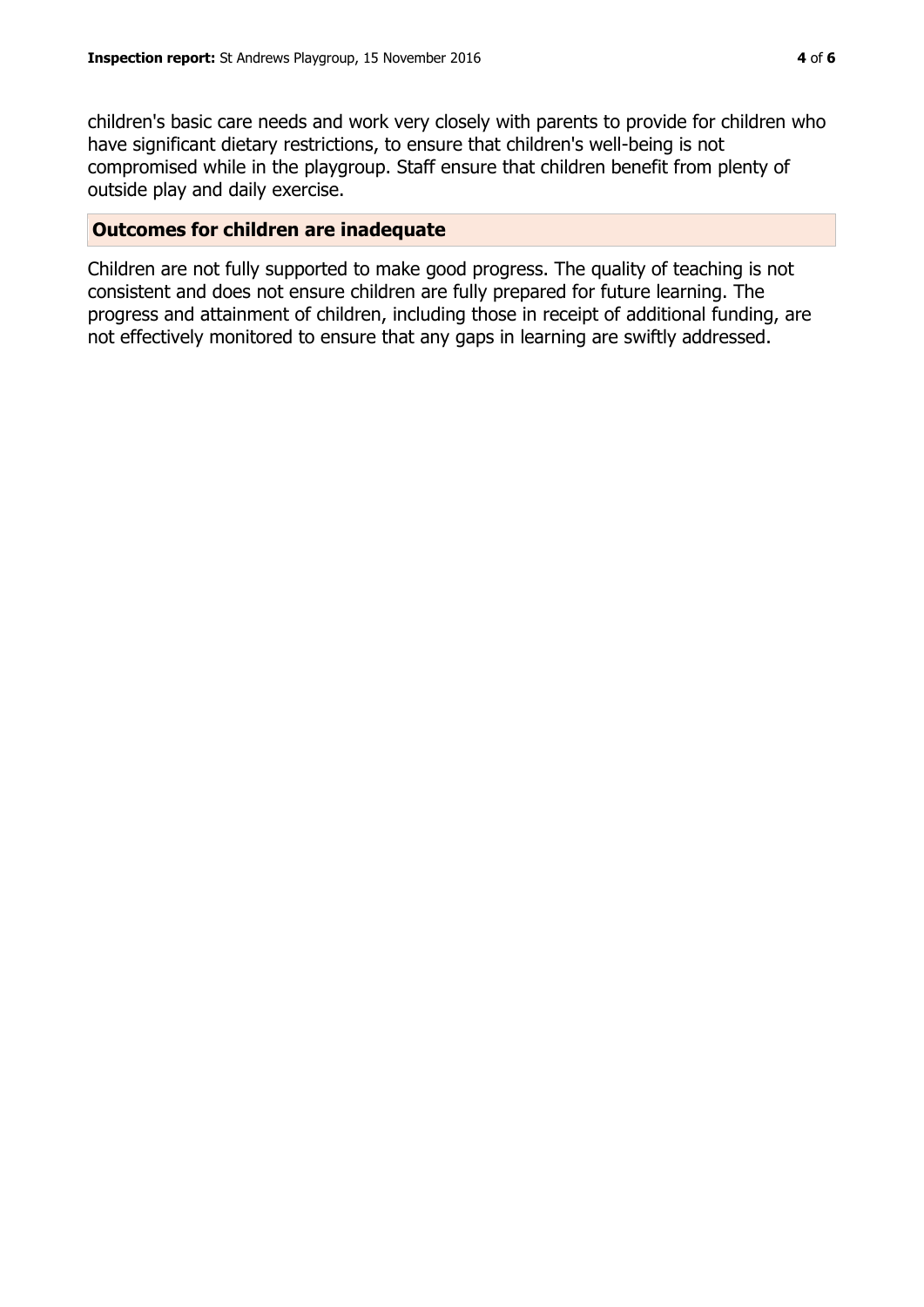# **Setting details**

| Unique reference number                             | 251641                                                                               |
|-----------------------------------------------------|--------------------------------------------------------------------------------------|
| <b>Local authority</b>                              | <b>Suffolk</b>                                                                       |
| <b>Inspection number</b>                            | 1036837                                                                              |
| <b>Type of provision</b>                            | Sessional provision                                                                  |
| Day care type                                       | Childcare - Non-Domestic                                                             |
| <b>Registers</b>                                    | Early Years Register, Compulsory Childcare<br>Register, Voluntary Childcare Register |
| <b>Age range of children</b>                        | $2 - 5$                                                                              |
| <b>Total number of places</b>                       | 24                                                                                   |
| Number of children on roll                          | 29                                                                                   |
| Name of registered person                           | St Andrews Playgroup (Lowestoft) Committee                                           |
| <b>Registered person unique</b><br>reference number | RP907851                                                                             |
| <b>Date of previous inspection</b>                  | 24 November 2015                                                                     |
| <b>Telephone number</b>                             | 01502 530 511                                                                        |

St Andrews Playgroup was registered in 1968 and is run by a committee. The playgroup opens from Monday to Friday, during term time only. Sessions are from 8.45am to 11.45am each morning, and also on Tuesday and Friday afternoons, from 12.30pm to 3.30pm. The setting employs eight members of staff, of whom seven hold relevant qualifications at levels 2 or 3. The playgroup provides funded early education for two-, three- and four-year-old children.

This inspection was carried out by Ofsted under sections 49 and 50 of the Childcare Act 2006 on the quality and standards of provision that is registered on the Early Years Register. The registered person must ensure that this provision complies with the statutory framework for children's learning, development and care, known as the early years foundation stage.

Any complaints about the inspection or the report should be made following the procedures set out in the guidance 'Complaints procedure: raising concerns and making complaints about Ofsted', which is available from Ofsted's website: www.gov.uk/government/organisations/ofsted. If you would like Ofsted to send you a copy of the guidance, please telephone 0300 123 4234, or email enquiries@ofsted.gov.uk.